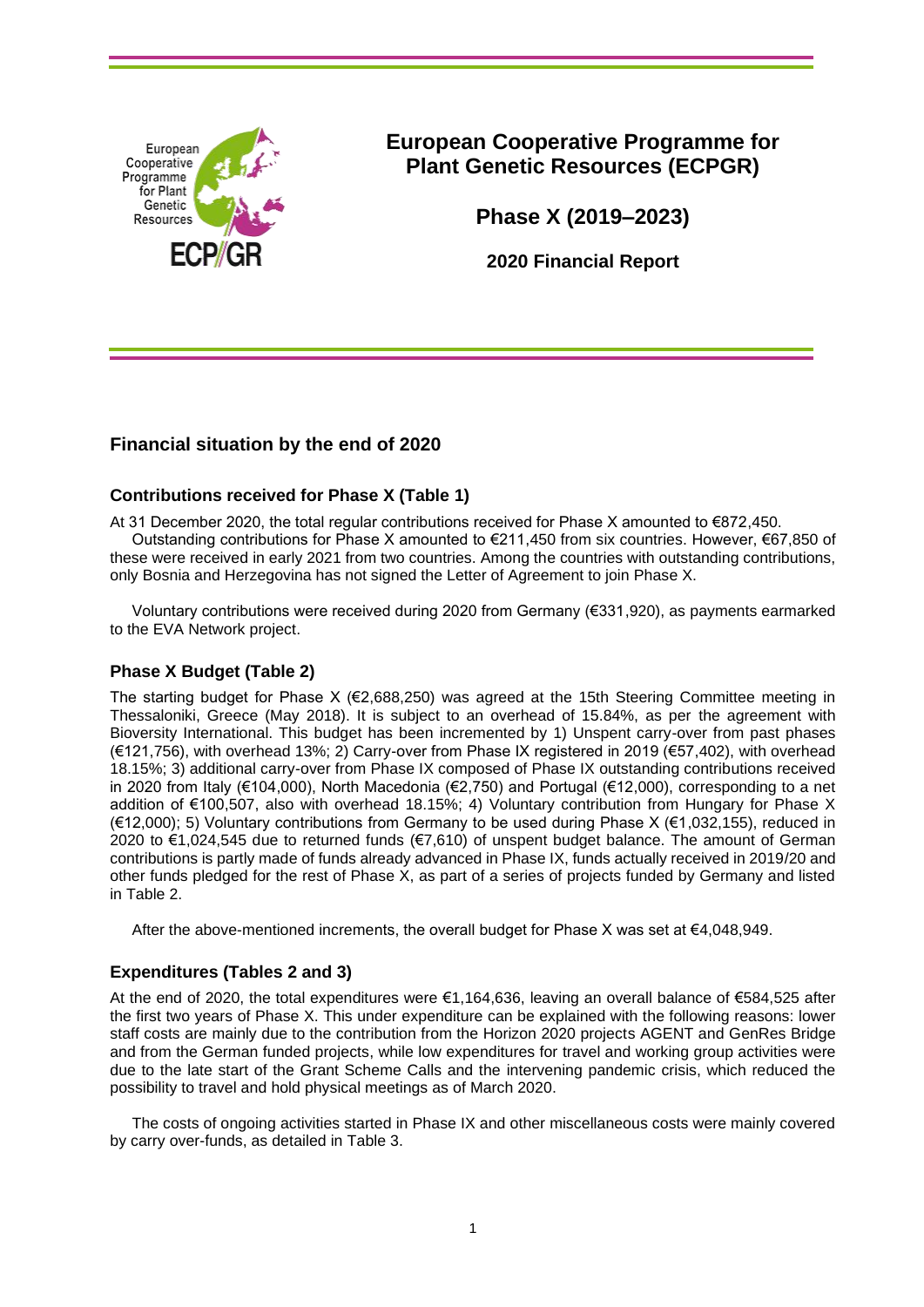#### **Conclusion**

Thanks to the additional outstanding contributions received in 2020, the total available from carry-over funds, plus the voluntary contribution from Hungary, adds up to €290,024 (net of overheads). This amount is higher than the estimated figure of €200,000 for 'carry over and extra funds' that was used in October 2018 for the Steering Committee decisions regarding the [Mode of Operation of ECPGR –](https://www.ecpgr.cgiar.org/fileadmin/bioversity/publications/pdfs/Mode_of_Operation_of_ECPGR_Phase_X.pdf) Phase X. This means that the expected expenditures of Phase X for 'Meetings' and 'Other activities', as well as other miscellaneous costs, can be fully covered by the current available budget. In fact, part of the carry-over funds were spent in 2019 (net €37,226) and in 2020 (net €15,042) to cover the cost of ongoing activities started in Phase IX and other miscellaneous costs detailed in Table 3.

The successful participation of the ECPGR Secretariat in the Horizon 2020 projects AGENT and GenRes Bridge, together with the German funded projects, are generating savings in staff time, as indicated in the above section. This means that more funds are being made available, beyond the amounts of earmarked activities. Therefore, the programme is endowed with some flexibility for extra expenditures, provided outstanding contributions of Phase X are duly received.

The cash balance at the end of 2020 was positive, amounting to €571,770.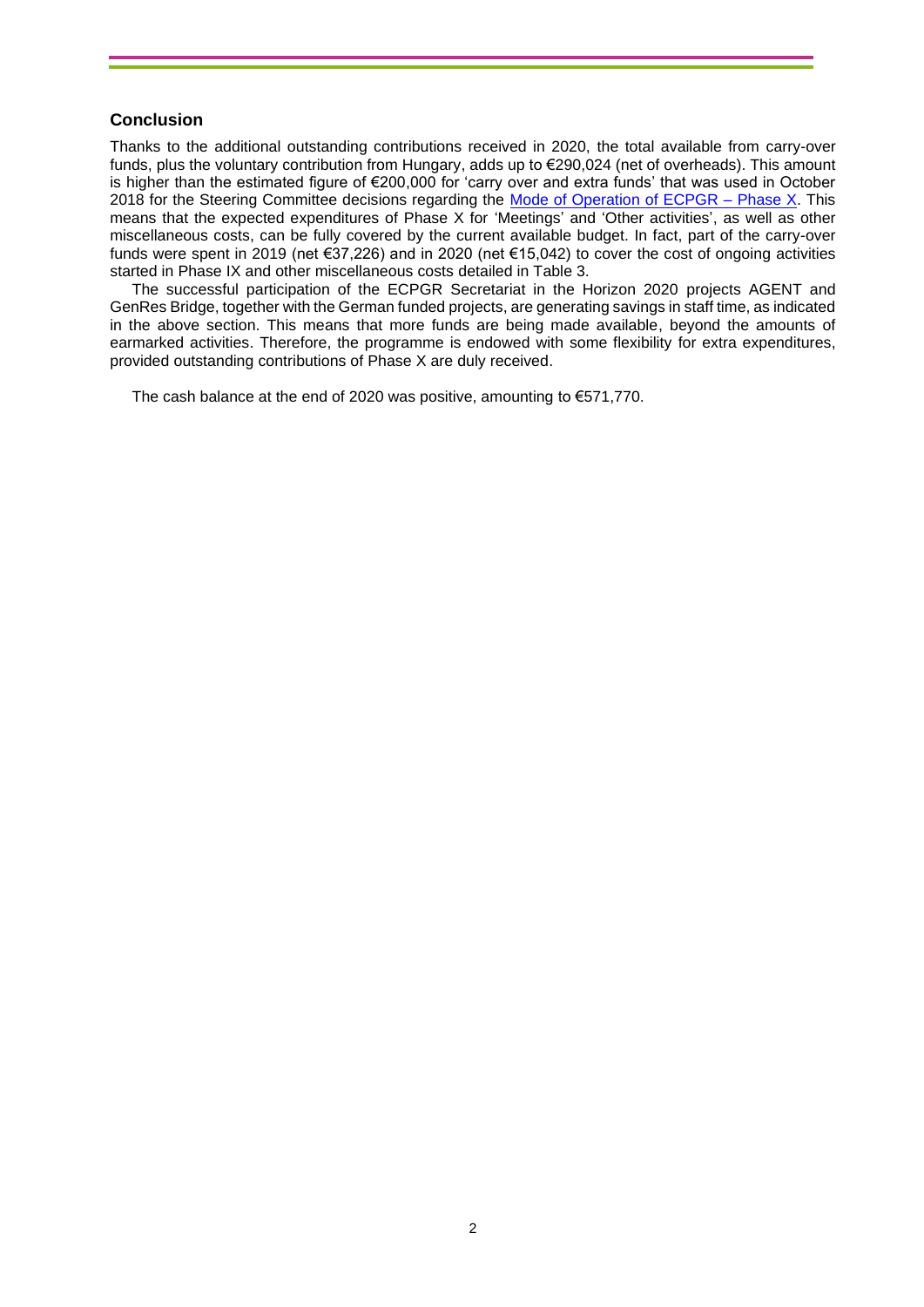| <b>Participating country</b> | <b>Annual pledge</b> | 2019    | 2020    | 2021  | <b>TOTAL</b> | <b>Outstanding</b><br><b>Phase X</b> |
|------------------------------|----------------------|---------|---------|-------|--------------|--------------------------------------|
| Albania                      | 3,150                | 3,150   | 3,150   |       | 6,300        |                                      |
| Austria                      | 13,800               | 13,800  | 13,800  |       | 27,600       |                                      |
| Belarus                      | 4,000                | 4,000   | 4,000   |       | 8,000        | ä,                                   |
| Belgium                      | 14.400               | 14,400  | 14,400  |       | 28,800       | ä,                                   |
| Bosnia and Herzegovina       | 3,150                | ä,      | ä,      |       | ä,           | 6,300                                |
| Bulgaria                     | 4,000                | 4,000   | 4,000   |       | 8,000        | ä,                                   |
| Croatia                      | 7,500                | 7,500   | 7,500   |       | 15,000       | $\frac{1}{2}$                        |
| Cyprus                       | 4,000                | 4,000   | 4,000   |       | 8,000        |                                      |
| Czech Republic               | 12,650               | 12,650  |         |       | 12,650       | 12,650                               |
| Denmark                      | 13,800               | 13,800  | 13,800  |       | 27,600       |                                      |
| Estonia                      | 4,000                | 4,000   | 4,000   |       | 8,000        | $\frac{1}{2}$                        |
| Finland                      | 13,800               | 13,800  | 13,800  |       | 27,600       | ÷,                                   |
| France                       | 58,500               | 58,500  | 58,500  |       | 117,000      | $\blacksquare$                       |
| Georgia                      | 3,150                | 3,150   | 3,150   |       | 6,300        | $\blacksquare$                       |
| Germany                      | 58,500               | 58,500  | 58,500  |       | 117,000      | $\overline{\phantom{a}}$             |
| Greece                       | 13,800               | 13,800  | 13,800  |       | 27,600       | $\bar{a}$                            |
| Hungary                      | 8,600                | 8,600   | 8,600   |       | 17,200       |                                      |
| Iceland                      | 3,150                | 3,150   | 3,150   |       | 6,300        | $\blacksquare$                       |
| Ireland                      | 12,650               | 12,650  | 12,650  |       | 25,300       |                                      |
| Italy                        | 56,000               |         |         |       |              | 112,000                              |
| Latvia                       | 4,000                | 4,000   | 4,000   |       | 8,000        |                                      |
| Lithuania                    | 7,500                | 7,500   | 7,500   |       | 15,000       | $\blacksquare$                       |
| Montenegro                   | 3,150                | 3,150   | 3,150   |       | 6,300        | ä,                                   |
| Netherlands                  | 21,850               | 21,850  |         |       | 21,850       | (1)<br>21,850                        |
| North Macedonia              | 3,150                | 3,150   | 3,150   |       | 6,300        | ä,                                   |
| Norway                       | 14,400               | 14,400  | 14,400  |       | 28,800       | $\blacksquare$                       |
| Portugal                     | 12,650               | 12,650  |         |       | 12,650       | 12,650                               |
| Romania                      | 8,600                | 8,600   | 8,600   |       | 17,200       | ä,                                   |
| Serbia                       | 4,000                | 4,000   | 4,000   |       | 8,000        |                                      |
| Slovakia                     | 8,600                | 8,600   | 8,600   | 8,600 | 25,800       | $\blacksquare$                       |
| Slovenia                     | 7,500                | 7,500   | 7,500   |       | 15,000       |                                      |
| Spain                        | 23,000               |         |         |       |              | (2)<br>46,000                        |
| Sweden                       | 14,400               | 14,400  | 14,400  |       | 28,800       | $\sim$                               |
| Switzerland                  | 21,850               | 21,850  | 21,850  |       | 43,700       | ÷,                                   |
| Turkey                       | 14,400               | 14,400  | 14,400  |       | 28,800       |                                      |
| <b>United Kingdom</b>        | 56,000               | 56,000  | 56,000  |       | 112,000      |                                      |
| Total                        | 537,650              | 455,500 | 408,350 | 8,600 | 872,450      | 211,450                              |

#### **Table 1 Bioversity reference: A1065**

**ECPGR Contributions for Phase X received by 31 December 2020 (in Euro)** 

(1) Netherlands 2020 contribution received in 2021

(2) Spain 2019 & partial 2020 contribution received in 2021

ECPGR Voluntary contributions received by 31 Decemebr 2020 (in Euro)

| <b>Participating country</b>                                                           | Pledged<br>contributions<br>for Phase X | 2019    | 2020    | 2021 | <b>TOTAL</b> | <b>Contributions</b><br>to be<br>received |
|----------------------------------------------------------------------------------------|-----------------------------------------|---------|---------|------|--------------|-------------------------------------------|
| Hungary                                                                                | 12,000                                  | 12,000  |         |      | 12,000       |                                           |
| Germany (European genetic resources)                                                   | 9,831                                   | 9,831   | (2,126) |      | 7.705        |                                           |
| Germany - Implementation of EVA network on<br>wheat, barley, vegetable crops and maize | 903.262                                 | 69.117  | 331,920 |      | 401,037      | 502.225                                   |
| Germany ECPGR meetings and public<br>awareness activities                              | 60.387                                  | 60,387  |         |      | 60,387       |                                           |
| Total                                                                                  | 985,480                                 | 151,335 | 329,794 |      | 481,129      | 502,225                                   |

Regular contributions received in Phase X 872,450<br>Voluntary contributions received in Phase X 481,129 Voluntary contributions received in Phase X 481,129<br>Total contributions Phase X 1,353,579 Total contributions Phase X 1,353,579<br>Total outstanding contributions Phase X 211,450

Total outstanding contributions Phase X

Prepared by: Kristina Eidukaitiene Certified by: Kristina Eidukaitiene Certified by: Victor Guardia<br>PLANS Analyst Global Finance Director

OHULC Reviewed by: L. Maggioni

ECPGR Coordinator 30-Apr-21

Global Finance Director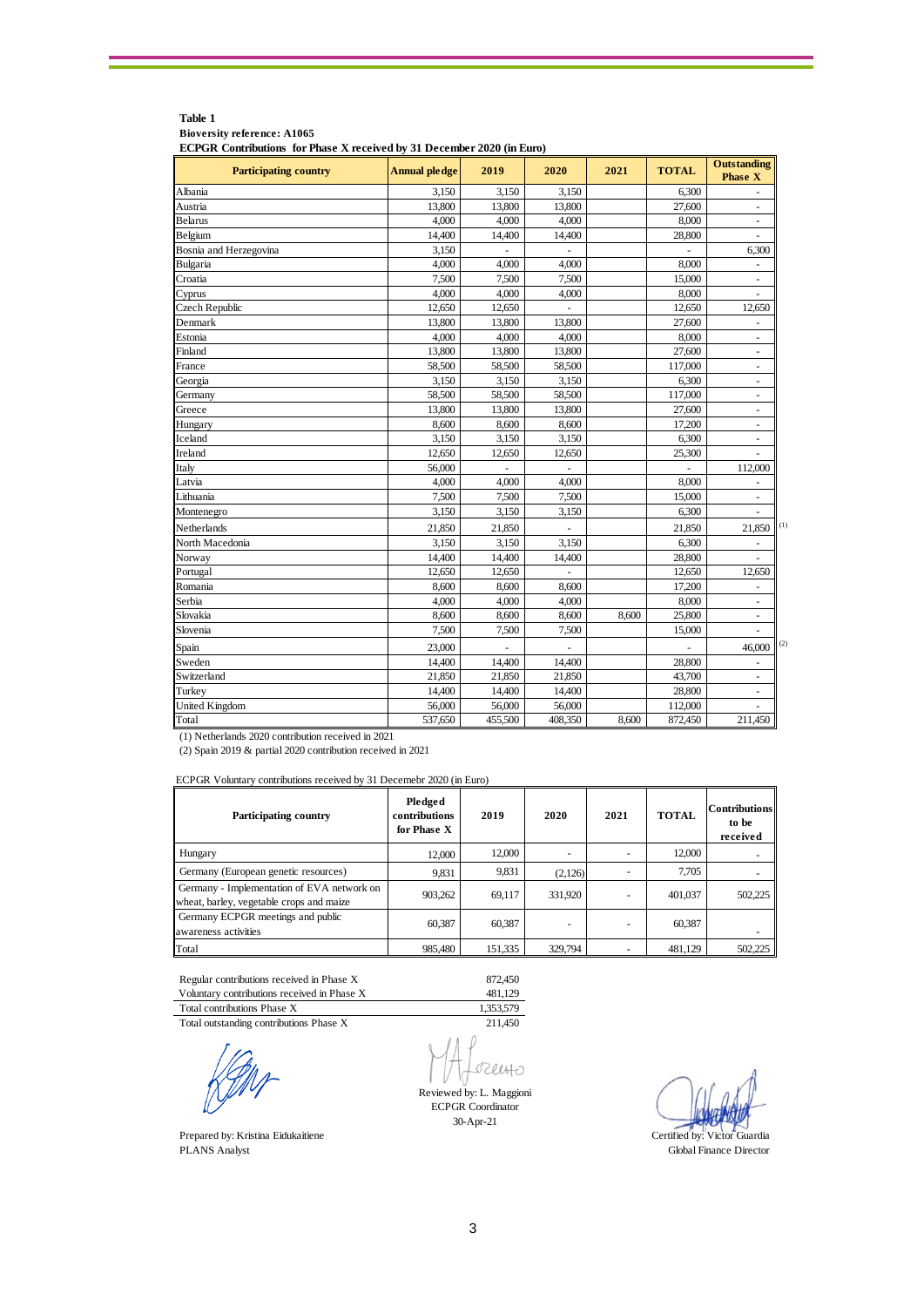#### **Table 2. ECPGR Phase X - 2020 Contributions and Expenses (in Euro)**

**Bioversity reference: A1065**

|                                                                                                    | <b>Total budget</b><br>2019-2023 | <b>Budget</b> |         |         |         | <b>Expenditures</b>      |                          |         |          | <b>Balance of 2019</b>   |                          |                                                |                           |
|----------------------------------------------------------------------------------------------------|----------------------------------|---------------|---------|---------|---------|--------------------------|--------------------------|---------|----------|--------------------------|--------------------------|------------------------------------------------|---------------------------|
| <b>Description</b>                                                                                 |                                  | 2019          | 2020    | 2021    | 2022    | 2023                     | 2019                     | 2020    | 2021     | 2022                     | 2023                     | <b>Total expenditures</b><br>for 2019 and 2020 | and 2020<br><b>Budget</b> |
| <b>Staff costs</b>                                                                                 |                                  |               |         |         |         |                          |                          |         |          |                          |                          |                                                |                           |
| Secretary at Bioversity International (100%)                                                       | 644,187                          | 121,336       | 124,976 | 128,725 | 132,587 | 136,563                  | 78,297                   | 95,221  |          |                          |                          | 173,518                                        | 72,795                    |
| Secretariat administrative support (100%)                                                          | 314,832                          | 59,300        | 61,079  | 62,911  | 64,799  | 66,743                   | 37,713                   | 24,233  |          |                          |                          | 61,946                                         | 58,433                    |
| Steering Committee, ExCo and travel                                                                |                                  |               |         |         |         |                          |                          |         |          |                          |                          |                                                |                           |
| Staff travel                                                                                       | 25,000                           | 5,000         | 5,000   | 5,000   | 5,000   | 5,000                    | 3,202                    | - 3     |          |                          |                          | 3,202                                          | 6,798                     |
| Steering Committee meetings                                                                        | 76,000                           |               |         | 38,000  |         | 38,000                   | $\overline{\phantom{a}}$ | - 3     |          |                          |                          |                                                | ×                         |
| ExCo meetings                                                                                      | 10,500                           | 3,500         | 3,500   |         | 3,500   |                          | 6,527                    | 299     |          |                          |                          | 6,826                                          | 174                       |
| ExCo Chair's travel for lobbying with EU and others                                                | 5,000                            | 1,000         | 1,000   | 1.000   | 1,000   | 1,000                    | 1.078                    | 699     |          |                          |                          | 1.778                                          | 222                       |
| ExCo Chair's compensation                                                                          | 75,000                           | 15,000        | 15,000  | 15,000  | 15,000  | 15,000                   | 15,000                   | 15,000  |          |                          |                          | 30,000                                         | a.                        |
| <b>Working Group activities</b>                                                                    |                                  |               |         |         |         |                          |                          |         |          |                          |                          |                                                |                           |
| <b>WGChair's Meeting</b>                                                                           | 31,500                           | - 2           | 15,750  |         | 15,750  | $\sim$                   |                          | $\sim$  |          |                          |                          |                                                | 15,750                    |
| WG activities - meetings                                                                           | 188,599                          | 37,720        | 37,720  | 37,720  | 37,720  | 37,720                   | $\sim$                   |         |          |                          |                          |                                                | 75,440                    |
| WGactivities -other actions                                                                        | 188,599                          | 37,720        | 37,720  | 37,720  | 37,720  | 37,720                   | 7,875                    |         |          |                          |                          | 7,875                                          | 67,565                    |
| Training workshops EURISCO                                                                         | 33,750                           | 11,250        |         | 11,250  |         | 11,250                   | $\overline{\phantom{a}}$ |         |          |                          |                          |                                                | 11,250                    |
| WG operations - scientific assistance (50%)                                                        | 238,190                          | 44,864        | 46.210  | 47.597  | 49.024  | 50,495                   | 37,720                   | 47.717  |          |                          |                          | 85.437                                         | 5,637                     |
| <b>Subtotal</b>                                                                                    | 1,831,157                        | 336,690       | 347,955 | 384,923 | 362,100 | 399,491                  | 187,413                  | 183,169 | $\sim$   | $\overline{\phantom{a}}$ | $\sim$                   | 370,582                                        | 314,062                   |
| Overhead (15.84%)                                                                                  | 290,055                          | 53,332        | 55,116  | 60.972  | 57,357  | 63.279                   | 29,686                   | 29.014  | $\sim$   | ٠.                       | <b>.</b>                 | 58,700                                         | 49,747                    |
| <b>Total including overhead</b>                                                                    | 2,121,213                        | 390,021       | 403,071 | 445,894 | 419,456 | 462,770                  | 217,099                  | 212,183 | $\sim$   | $\overline{\phantom{a}}$ | $\overline{\phantom{a}}$ | 429.283                                        | 363,809                   |
| <b>EURISCO</b> at IPK                                                                              |                                  |               |         |         |         |                          |                          |         |          |                          |                          |                                                |                           |
| Personnel & Consumables                                                                            | 478,250                          | 90,050        | 92,550  | 95,550  | 98,550  | 101,550                  | 90,050                   | 92,550  |          |                          |                          | 182,600                                        | $\sim$                    |
| <b>Travel Coordinator</b>                                                                          | 11,250                           | 2,250         | 2,250   | 2,250   | 2.250   | 2,250                    |                          |         |          |                          |                          |                                                | 4,500                     |
| Other costs                                                                                        |                                  |               |         |         |         |                          |                          |         |          |                          |                          |                                                | $\sim$                    |
| Facilities, IT services, communications and office consumables                                     | 77,537                           | 14,620        | 15,016  | 15.492  | 15.967  | 16,442                   | 16,051                   | 13,866  |          |                          |                          | 29,917                                         | (281)                     |
| <b>TOTAL BUDGET Phase X</b>                                                                        | 2,688,250                        | 496,941       | 512,887 | 559,186 | 536.223 | 583.012                  | 323,200                  | 318.599 | $\theta$ | $\theta$                 | $\bf{0}$                 | 641.800                                        | 368,028                   |
| Carry over from past Phases <sup>(1)</sup>                                                         | 121,756                          | 37,226        | 15,042  | 23,163  | 23,163  | 23,163                   | 37,226                   | 15,042  |          |                          |                          | 52,268                                         | 69,488                    |
| Overhead (13%)                                                                                     | 15,828                           | 4,839         | 1,955   | 3,011   | 3,011   | 3,011                    | 4,839                    | 1,955   |          |                          |                          | 6,795                                          | 9,033                     |
| Carry over Phase IX <sup>(2)</sup>                                                                 | 157,909                          | 31,582        | 31,582  | 31,582  | 31,582  | 31,582                   |                          | 2,750   |          |                          |                          | 2,750                                          | 60,414                    |
| Overhead (18.15%)                                                                                  | 28,661                           | 5,732         | 5,732   | 5,732   | 5,732   | 5,732                    |                          | 499     |          |                          |                          | 499                                            | 10,965                    |
| Voluntary funds received in Phase X from Hungary                                                   | 10,359                           | 2,072         | 2,072   | 2,072   | 2,072   | 2,072                    | $\sim$                   |         |          |                          |                          |                                                | 4,144                     |
| Overhead (15.84%)                                                                                  | 1.641                            | 328           | 328     | 328     | 328     | 328                      |                          |         |          |                          |                          |                                                | 656                       |
| <b>GRAND TOTAL BUDGET including carry over from past phases</b>                                    | 3,024,404                        | 674,239       | 552,601 | 598,900 | 575,937 | 622,726                  | 365,266                  | 338,846 | $\sim$   | $\overline{\phantom{a}}$ | $\sim$                   | 704,112                                        | 522,728                   |
| Projects funded with German voluntary contributions                                                |                                  |               |         |         |         |                          |                          |         |          |                          |                          |                                                |                           |
| "European Genetic Resources" GenR 2017-3                                                           | 23,300                           | 23,300        |         |         |         |                          | 23,300                   |         |          |                          |                          | 23,300                                         |                           |
| Overhead (18.15%)                                                                                  | 4,229                            | 4,229         |         |         |         |                          | 4,229                    |         |          |                          |                          | 4,229                                          | $\sim$                    |
| Strengthening the European Genebank Integrated System "AEGIS" GenR 2018-1                          | 11,002                           | 11,002        |         |         |         |                          | 11,002                   |         |          |                          |                          | 11,002                                         | $\sim$                    |
| Overhead (18.15%)                                                                                  | 1,997                            | 1,997         |         |         |         |                          | 1.997                    |         |          |                          |                          | 1,997                                          | ×.                        |
| Organization of an ECPGR Workshop for the preparation of a European Evaluation Network GenR 2018-3 | 17,113                           | 17,113        |         |         |         |                          | 17,113                   |         |          |                          |                          | 17,113                                         |                           |
| Overhead (18.15%)                                                                                  | 3,106                            | 3,106         |         |         |         |                          | 3,106                    | ÷.      |          |                          |                          | 3,106                                          | ×.                        |
| ECPGR meetings and public awareness activities GenR2019-2                                          | 52,258                           | 26,336        | 25,922  |         |         |                          | 26,336                   | 25,922  |          |                          |                          | 52,258                                         | ×                         |
| Overhead (15.84%)                                                                                  | 8,278                            | 4,172         | 4,106   |         |         |                          | 4,172                    | 4,106   |          |                          |                          | 8,278                                          |                           |
| "Implementation of EVA network on wheat, barley, vegetable crops and maize" GenR 2019-2            | 779,750                          | 46,412        | 299,788 | 305,533 | 128,017 |                          | 46,412                   | 246,441 |          |                          |                          | 292,853                                        | 53,347                    |
| Overhead (15.84%)                                                                                  | 123,512                          | 7,352         | 47,486  | 48,396  | 20.278  |                          | 7.352                    | 39,036  |          |                          |                          | 46,388                                         | 8,450                     |
| Total additional budget added in 2019 <sup>(3)</sup>                                               | 1,024,545                        | 145,018       | 377,303 | 353.929 | 148.295 | $\overline{\phantom{a}}$ | 145,018                  | 315,505 | ٠        | ٠                        | ۰.                       | 460.524                                        | 61,797                    |
| <b>GRAND TOTAL AT 31.12.2020</b>                                                                   | 4,048,949                        | 819,258       | 929.903 | 952,830 | 724.232 | 622.726                  | 510.284                  | 654.351 | $\sim$   | $\mathbf{r}$             | $\overline{\phantom{a}}$ | 1.164.636                                      | 584,525                   |
|                                                                                                    |                                  |               |         |         |         |                          |                          |         |          |                          |                          |                                                |                           |

(1) Euro 3,400 were received from Georgia in 2019, as outstanding contributions for Phase VIII and Phase VIII. The additional budget has been included within the budget line called 'Carry over from past Phases'. Budget for remaining years.

(2) Euro 104,000 plus 2,750 plus 12,000 were received from Italy, North Macedonia and Portugal respectively in 2020, as outstanding contributions for Phase IX. The additional budget has been included within the budget line

(3) During 2019 the total budget was further increased by €1,032,155 representing the voluntary contribution from Germany for five diferent activities as indicated in the budget table. In 2020 the budget to "European Genet 2018-3 decreased by EUR 7,610 due to returned funds of unspent budget balance.

Funds balance from previous phases 202,004<br>m previous phases received in Phase X 3,400

- Voluntary contribution received from Georgia from previous phases received in Phase X 3,400<br>Voluntary contribution received from Hungary in Phase X 12,000
	- Voluntary contribution received from Hungary in Phase X 12,000<br>
	rtneal/Halv/North Macedonia received 2019 contrib in 2020 118.750
- Total contributions received for Phase IX during Phase X Portugal/Italy/North Macedonia received 2019 contrib in 2020 118,750<br>Total Phase X regular contributions received 872,450 Total Phase X regular contributions received

Total received 1,208,604 Total expenditure  $\frac{704,112}{X \text{ (as at 31.12.20)}}$  504,492 **Balance of Phase**  $\overline{X}$  **(as at 31.12.20)** 

| Funds balance of German grants opened in phase IX | 58.673  |
|---------------------------------------------------|---------|
| Additional funds from Germany                     | 469,129 |
| Total expenditure on German grants                | 460.524 |
| <b>Balance</b> (as at 31.12.20)                   | 67.278  |

TOTAL cash **571,770**